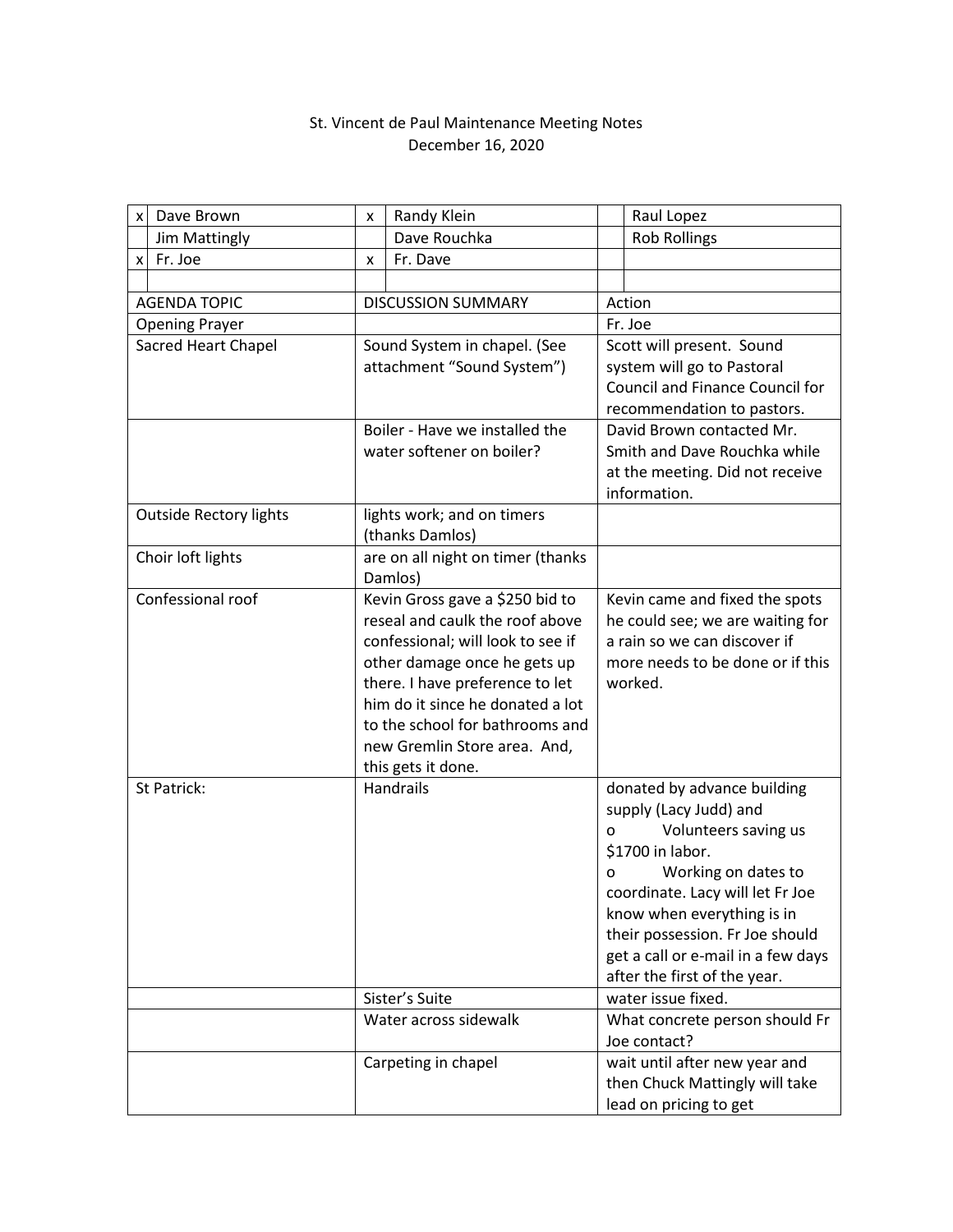|                            |                                   | shampooed; see what it looks    |
|----------------------------|-----------------------------------|---------------------------------|
|                            |                                   | like after that.                |
|                            | Parking Lot                       | no action at this time          |
|                            | Warming shelter season is upon    | no action at this time; just an |
|                            | us                                | awareness                       |
| St. John's Chapel          | Lights and fan                    | do we want to address this at   |
|                            |                                   | our next meeting and ask Doug   |
|                            |                                   | Benitz what his                 |
|                            |                                   | recommendation is prior to that |
|                            |                                   | meeting and he can share it     |
|                            |                                   | with us so we can move on it    |
|                            |                                   | after next meeting?             |
| <b>Business Office</b>     | All doors are complete except     |                                 |
|                            | kitchen and Dee's office set.     |                                 |
| Side windows to front door | Jim & Sandy Rangitsch looking     |                                 |
|                            | at a way to get the sun from      |                                 |
|                            | shining on the floor and into     |                                 |
|                            | Dee's face. Cheapest was \$200    |                                 |
|                            | and we didn't think it was that   |                                 |
|                            | big of a space to warrant \$200.  |                                 |
| <b>School Exterior</b>     |                                   | Dead tree has been<br>$\Omega$  |
|                            |                                   | removed.                        |
|                            |                                   | Sidewalk improvement<br>O       |
|                            |                                   | project with city is moving     |
|                            |                                   | toward Wilkerson. Mayor and     |
|                            |                                   | John Simmons said Wilkerson,    |
|                            |                                   | early childhood center section  |
|                            |                                   | would be included.              |
| Update on Maintenance      |                                   |                                 |
| check list per chapel?     |                                   |                                 |
| Groundskeeper              | We have 4 people<br>O             |                                 |
|                            | mowing the lawns we own.          |                                 |
|                            | Flower beds may need<br>o         |                                 |
|                            | assistance this spring.           |                                 |
|                            | Except for lots, it's Luis<br>o   |                                 |
|                            | and his volunteers who shovel     |                                 |
|                            | snow.                             |                                 |
|                            | Working on how to get<br>o        |                                 |
|                            | the most out of custodial staff   |                                 |
|                            | at school currently most of       |                                 |
|                            | Luis' time is at school. Supposed |                                 |
|                            | to be 50% school and 50% other    |                                 |
|                            | parish responsibilities.          |                                 |
|                            | Open for discussion.<br>o         |                                 |
| New items presented at the | St John's needs gravel            |                                 |
| meeting:                   | for the parking lot. Desires to   |                                 |
|                            | have Jimmy Marcum and he is       |                                 |